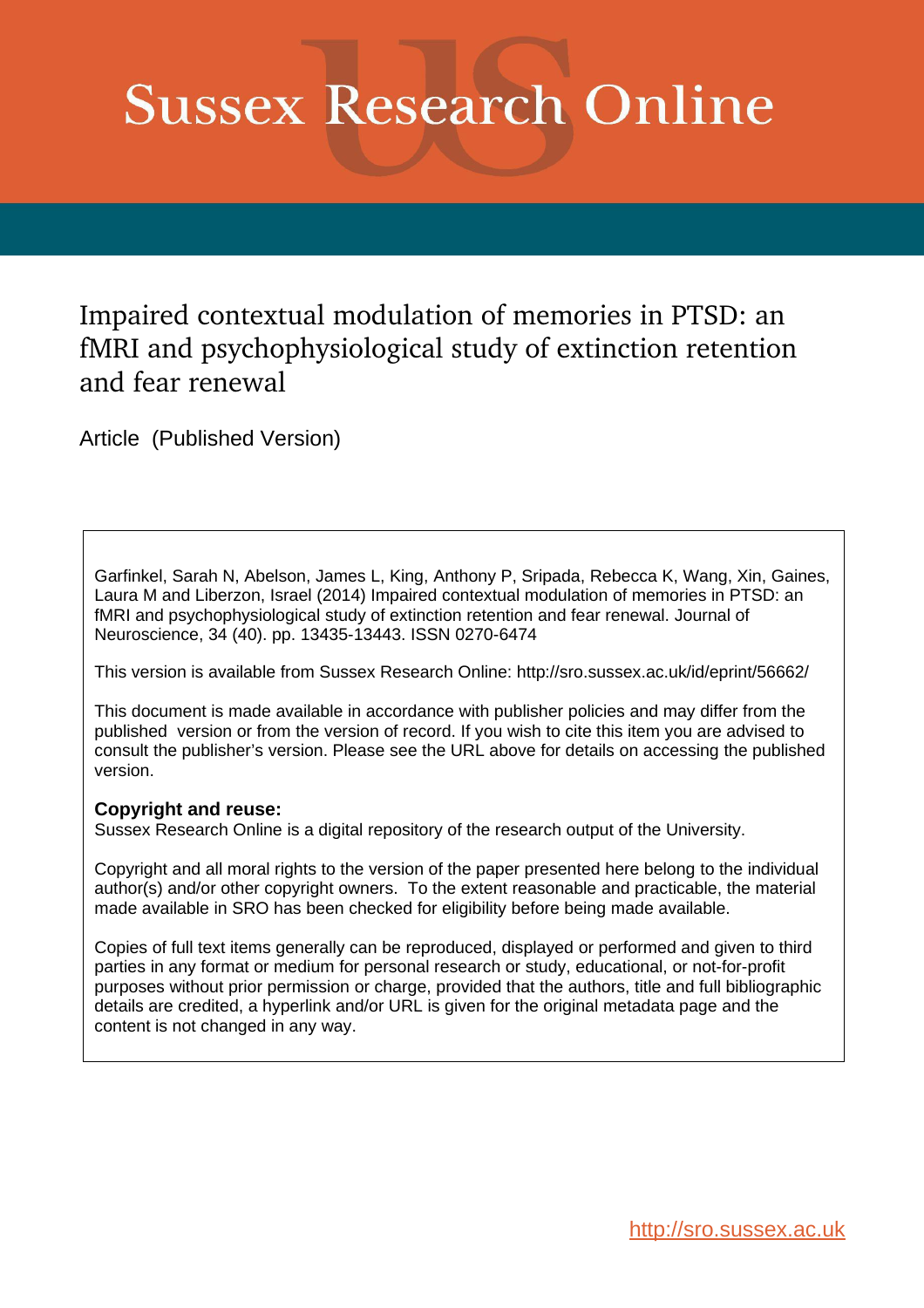**Neurobiology of Disease**

## **Impaired Contextual Modulation of Memories in PTSD: An fMRI and Psychophysiological Study of Extinction Retention and Fear Renewal**

#### **Sarah N. Garfinkel,**1,2 **James L. Abelson,**<sup>1</sup> **Anthony P. King,**<sup>1</sup> **Rebecca K. Sripada,**1,3 **Xin Wang,**<sup>1</sup> **Laura M. Gaines,**<sup>1</sup> **and Israel Liberzon**1,3

1 University of Michigan, Department of Psychiatry, Ann Arbor, Michigan 48109-2701, <sup>2</sup> Brighton and Sussex Medical School, Department of Psychiatry, Falmer BN1 9RR, United Kingdom, and <sup>3</sup> Ann Arbor Veterans Affairs, Michigan 48105

**Post-traumatic stress disorder (PTSD) patients display pervasive fear memories, expressed indiscriminately. Proposed mechanisms include enhanced fear learning and impaired extinction or extinction recall. Documented extinction recall deficits and failure to use safety signals could result from general failure to use contextual information, a hippocampus-dependent process. This can be probed by adding a renewal phase to standard conditioning and extinction paradigms. Human subjects with PTSD and combat controls were conditioned (skin conductance response), extinguished, and tested for extinction retention and renewal in a scanner (fMRI). Fear conditioning (light paired with shock) occurred in one context, followed by extinction in another, to create danger and safety contexts. The next day, the extinguished conditioned stimulus (CS**-**E) was re-presented to assess extinction recall (safety context) and fear renewal (danger context). PTSD patients showed impaired extinction recall, with increased skin conductance and heightened amygdala activity to the extinguished CS**- **in the safety context. However, they also showed impaired fear renewal; in the danger context, they had less skin conductance response to CS**-**E and lower activity in amygdala and ventral-medial prefrontal cortex compared with combat controls. Control subjects displayed appropriate contextual modulation of memory recall, with extinction (safety) memory prevailing in the safety context, and fear memory prevailing in the danger context. PTSD patients could not use safety context to sustain suppression of extinguished fear memory, but they also less effectively used danger context to enhance fear. They did not display globally enhanced fear expression, but rather showed a globally diminished capacity to use contextual information to modulate fear expression.**

*Key words:* **amygdala; context; fear conditioning; hippocampus; imaging; memory**

#### **Introduction**

Post-traumatic stress disorder (PTSD) is a common and disabling condition [\(Kessler et al., 2005\)](#page-9-0) that is accompanied by a pervasive sense of impending danger, fearfulness, and heightened arousal [\(Pole, 2007\)](#page-9-1), even in contexts where no actual threat is present. This sense of persistent fear could be due to enhanced fear acquisition, impaired extinction processes, or inability to modulate fear expression using contextual information. Current evidence is mixed regarding acquisition and extinction learning deficits in PTSD [\(Blechert et al., 2007\)](#page-9-2), whereas def-

Received Oct. 1, 2013; revised July 16, 2014; accepted Aug. 11, 2014.

The authors declare no competing financial interests.

Correspondence should be addressed to Dr Sarah N. Garfinkel, Clinical Science Imaging Centre, Brighton and Sussex Medical School, University of Sussex, Falmer, BN1 9RR, UK. E-mail: [s.garfinkel@bsms.ac.uk.](mailto:s.garfinkel@bsms.ac.uk) DOI:10.1523/JNEUROSCI.4287-13.2014

Copyright © 2014 the authors 0270-6474/14/3413435-09\$15.00/0

icits in extinction recall are more consistently supported [\(Mi](#page-9-3)[lad et al., 2009\)](#page-9-3). Extinction recall, however, is contextdependent, and a general deficit in contextual processing could also explain the documented extinction recall deficit in PTSD. This hypothesis can be tested by extending fear conditioning paradigms to include tests of reinstatement or renewal, as well as extinction recall.

Amygdala, ventral-medial prefrontal cortex (vmPFC), and hippocampus are all involved in fear-associated learning and contextual processing [\(Maren et al., 2013\)](#page-9-4). PTSD patients show increased amygdala activity [\(Rauch et al., 2000\)](#page-9-5), suggesting enhanced fear signal processing and decreased vmPFC activity [\(Liberzon and Martis, 2006\)](#page-9-6), potentially reflecting problems in emotion regulation [\(Ochsner et al., 2002\)](#page-9-7) or fear inhibition [\(Quirk et al., 2000\)](#page-9-8) that could contribute to both amygdala hyperactivity and extinction recall deficits [\(Milad et al., 2009\)](#page-9-3). Hippocampus also appears abnormal in PTSD, with evidence of reduced volume [\(De Bellis et al., 2002\)](#page-9-9), reduced hippocampal neuronal integrity [\(Brown et al., 2003\)](#page-9-10) and aberrant activity [\(St](#page-9-11) [Jacques et al., 2011\)](#page-9-11). Given the role of amygdala, hippocampus, and mPFC in context-dependent fear learning [\(Orsini et al.,](#page-9-12) [2011\)](#page-9-12), this evidence supports more extensive examination of context processing in PTSD.

Author contributions: S.N.G. and I.L. designed research; S.N.G., A.P.K., R.K.S., and X.W. performed research; S.N.G., A.P.K., R.K.S., X.W., L.M.G., and I.L. analyzed data; S.N.G., J.L.A., and I.L. wrote the paper.

The research reported in this article was supported by grants from the Michigan Institute for Clinical and Health Research (U028028) to S.N.G., the National Institute of Mental Health (R24 MH075999) to I.L., from the Telemedicine and Advanced Technology Research Center (W81XWH-08-2-0208) to I.L. and A.P.K., from the University of Michigan Center for Computational Medicine and Bioinformatics Pilot Grant Program to A.P.K. We thank Nicholas Giardino who provided assistance with psychophysiological data acquisition and Mike Angstadt who provided expert assistance with fMRI data analyses.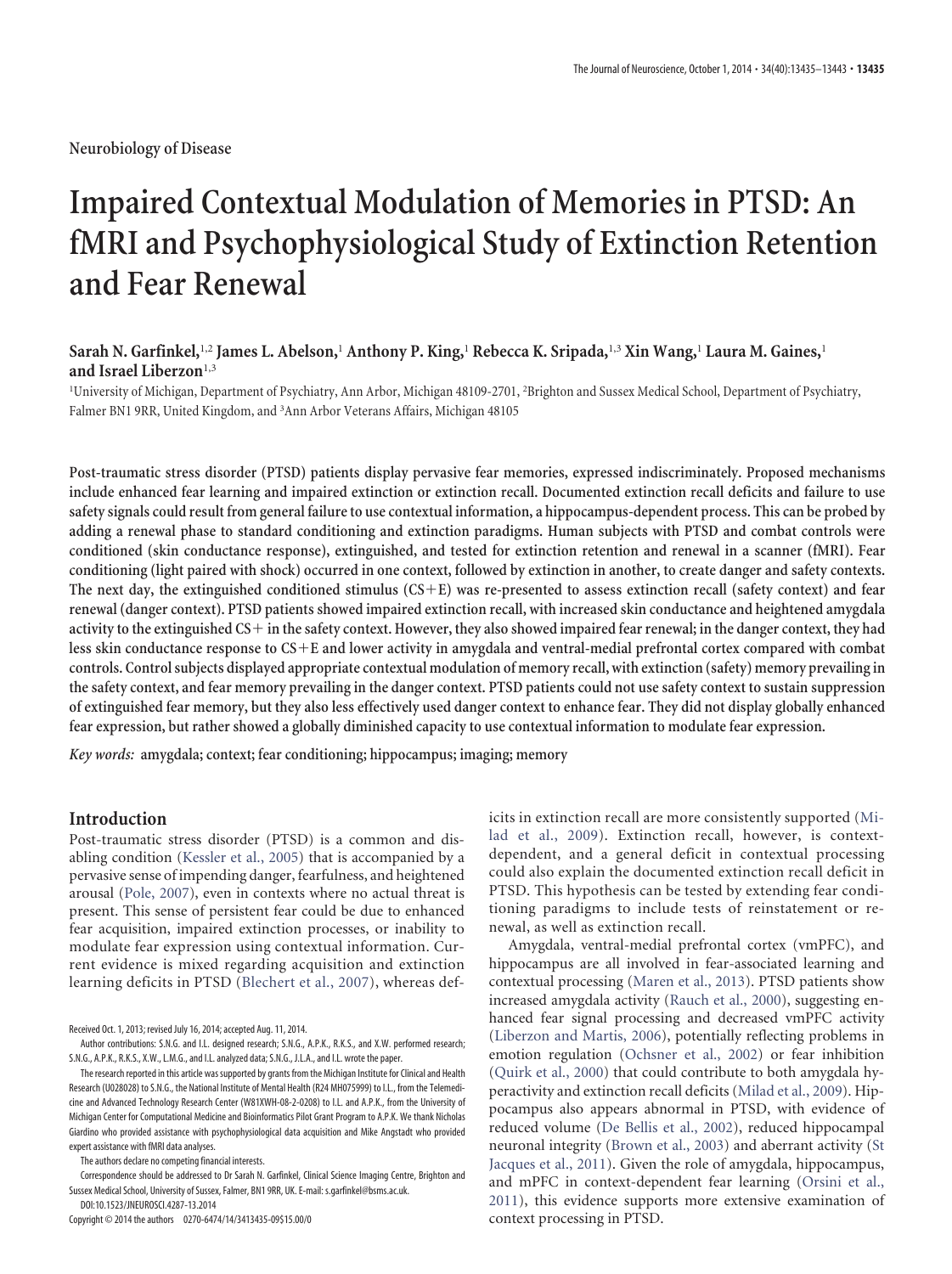

<span id="page-2-0"></span>Figure 1. Fear conditioning, extinction, extinction recall and renewal. Fear conditioning contingencies were established on day 1, followed by extinction of the CS + (to form CS + E). On day 2, extinction recall was tested using re-presentation of the extinguished CS  $+$  (in the absence of shock) interleaved with CS  $-$  in the safety context. The propensity for danger context to elicit the return offearwas tested via re-presentation of the extinguished CS + (again in the absence of shock) interleaved with CS — in the danger context (context that matched initial conditioned fear acquisition).

<span id="page-2-1"></span>

| Table 1. During fear acquisition significant activation was observed to the $\mathsf{C}\mathsf{S}+$ |
|-----------------------------------------------------------------------------------------------------|
| relative to the $\mathsf{CS}-$ reflecting the fear response to the $\mathsf{CS}+$                   |

| Fear conditioning: $CS + vs CS - across all participants$ |      |                  |              |         |          |
|-----------------------------------------------------------|------|------------------|--------------|---------|----------|
| Area                                                      | Side | Coordinates (mm) | $K$ (voxels) | Z-score | $p$ -FWE |
| Amygdala*                                                 |      | $-15, -3, -15$   | 26           | 3.56    | 0.040    |
| Amygdala*                                                 | R    | $18, 0, -15$     | 12           | 3.41    | 0.063    |
| Hippocampus*                                              | L    | $-12, -33, -6$   | 15           | 3.19    | 0.143    |
| Hippocampus*                                              | R    | $9. -33. -6$     | 31           | 3.30    | 0.093    |
| $Insula*$                                                 |      | $-45, 15, -3$    | 162          | 4.33    | 0.008    |
| $Insula*$                                                 | R    | $36. - 18.9$     | 68           | 4.44    | 0.018    |
| $vmPFC*$                                                  |      | 0.39.9           | 8            | 3.01    | 0.367    |
| <b>Thalamus</b>                                           |      | $-3. -21.0$      | 774          | 5.53    | 0.001    |
| <b>Brainstem</b>                                          | R    | $9, -27, -18$    |              | 3.78    |          |
| Caudate                                                   | R    | 15, 3, 9         |              | 3.76    |          |
| Parahippocampal gyrus                                     |      | $-90, -12$       | 136          | 5.29    | 0.006    |
| Parietal Lobe                                             | R    | $54. -30.21$     | 804          | 4.88    | < 0.001  |
| Rostral anterior cingulate                                | L    | $-3.36.12$       | 123          | 4.24    | 0.010    |
| Subcallosal ACC                                           |      | $-3, 27, -6$     |              | 3.66    |          |
| Cerebellum                                                | R    | $-24. -57. -27$  | 168          | 3.56    | 0.002    |

Collapsed activation is shown across groups. No significant differences in activation were obtained in PTSD relative to combat control participants. All analyses are FWE corrected  $p<$  0.05, bold denotes peak global maxima within a cluster.

\*Indicates small volume correction (SVC).

Contextual information is critical for interpreting ambiguous cues, modulating expression of stimulus-response contingencies when cue meanings depend on specific environments [\(Maren et](#page-9-4) [al., 2013\)](#page-9-4).When fear acquisition and extinction occur in different contexts, fear returns when a conditioned stimulus (CS) is reintroduced in the acquisition context, a phenomenon known as fear renewal [\(Bouton et al., 2006\)](#page-9-13). In contrast, when the extinguished CS is reintroduced in the extinction context, it does not elicit fear, demonstrating extinction recall. The acquisition environment thus represents a "danger" context and the extinction environment a "safety" context. It has been suggested that PTSD patients fail to use safety signals [\(Jovanovic et al., 2012\)](#page-9-14), but if they have a general deficit in context processing, they should have difficulty identifying danger contexts as well, and might, paradoxically, show diminished rather than enhanced fear renewal [\(Liberzon and Sripada, 2007\)](#page-9-15).

To test for a general deficit in contextual processing (reduced capacity to use safety or danger contexts to shape responses to CS re-exposure), and examine the underlying neurocircuitry in PTSD, we used a modified fMRI paradigm [\(Milad et al., 2005\)](#page-9-16), testing both extinction recall and fear renewal. The "prevailing" memory shaping brain and behavioral responding was contingent on context, allowing assessment of whether it was modulated by context appropriately, with the counter-intuitive prediction that a general context-processing deficit would produce reduced fear expression in PTSD in the danger context.

#### **Materials and Methods**

*Participants.* All participants ( $N = 28$ ) were male Operation Enduring Freedom and Operation Iraqi Freedom (OEF/OIF) veterans recruited from the Ann Arbor Veterans Affairs (VA) Outpatient Psychiatry Clinic. One-half had PTSD ( $N = 14$ ) and one-half were combat controls ( $N =$ 14). The *Structured Clinical Interview for DSM-IV* [\(First et al., 2002\)](#page-9-17) was administered to establish PTSD diagnosis, and to ensure that combat control participants had not met criteria for PTSD at any point in their lives and were free of depression or any other Axis I disorder. PTSD was always the primary diagnosis in PTSD subjects, but seven of them also met diagnostic criteria for comorbid depression, and one had comorbid panic disorder. No psychiatric medications were permitted with the exception of low-dose trazodone as a sleep aid, used by two PTSD participants. No subject had history of traumatic brain injury, or chronic medical or neurological illness. Those with prior substance abuse/dependence histories had to be in remission  $(>6$  months) to be eligible. Groups were matched on key demographic variables including marital status ( $\tilde{\chi}^2$  $= 6.27, p = 0.10$ ), level of education ( $\chi^2 = 5.39, p = 0.15$ ), age (*t* = 0.477,  $p = 0.64$ ), and race ( $\chi^2 = 4.18, p = 0.52$ ). After full explanation of study procedures, written informed consent was provided in accordance with the specifications of the IRBs of the University of Michigan Medical School and the Ann Arbor VA Healthcare System.

*Design overview.* The experiment was run over 2 d; with fear conditioning in a danger context, followed by subsequent fear extinction in a "safe" context on day 1, and tests of extinction memory recall and fear renewal on day 2. Participants were fear conditioned in a modified version of the [Milad et al. \(2007\)](#page-9-18) paradigm using two contexts (library and office). Within a randomly assigned danger context, lamps turning pink and blue depicted the  $CS+$  and  $CS-$  [\(Fig. 1\)](#page-2-0). A 500 ms shock delivered to the index and middle fingers was the unconditioned stimulus (US), titrated in strength on anindividual basis to be subjectively defined as "highly annoying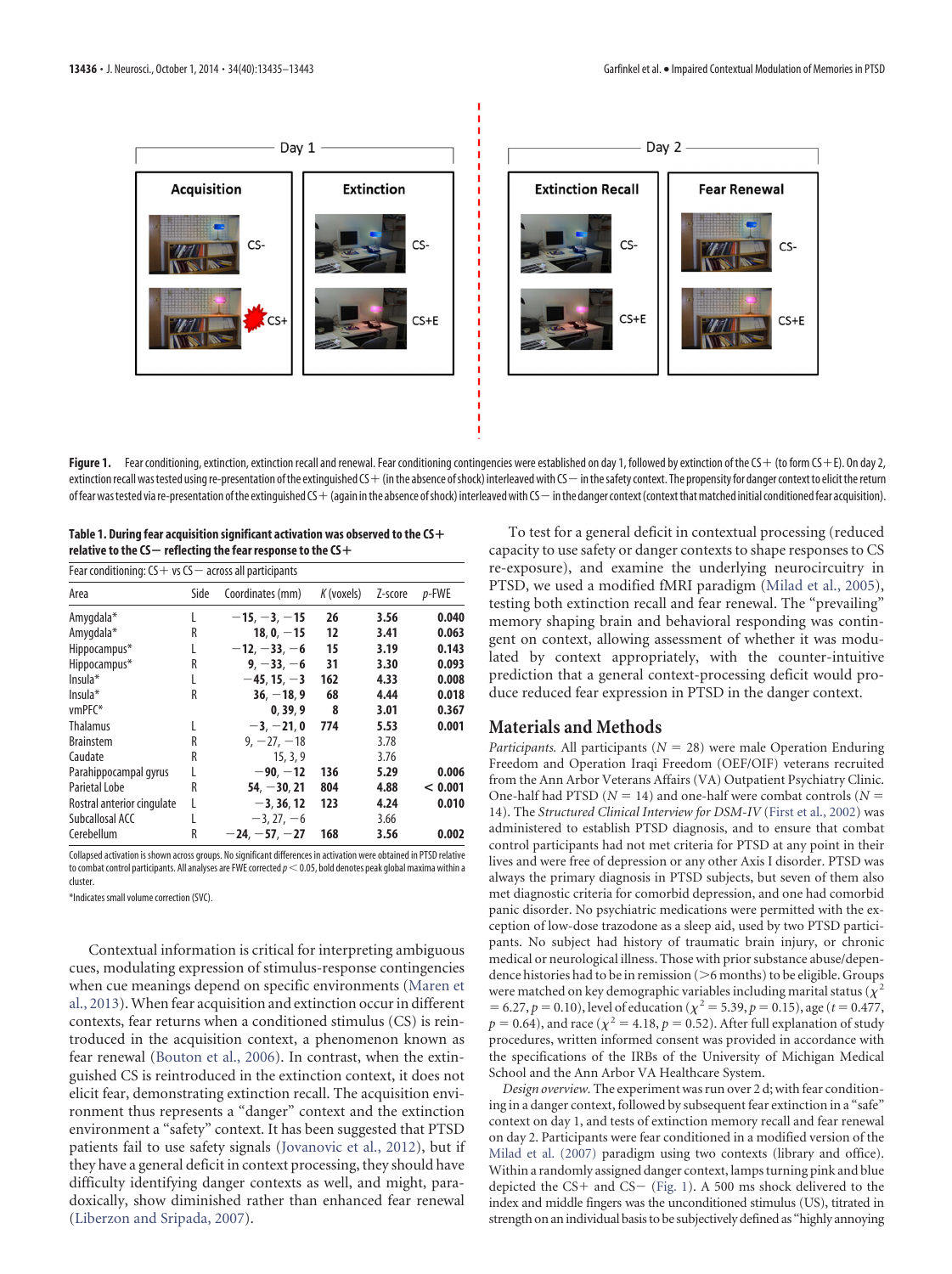

<span id="page-3-0"></span>Figure 2. Graphs depicting SCR responses in all experimental phases, with day 1 divided into fear acquisition and early and late extinction. Day 2 was comprised of early and late extinction recall in the safety context, followed by early and late fear renewal in the danger context. These data demonstrate that fear acquisition learning and extinction learning were intact for PTSD patients during day 1. However, PTSD patients exhibited a failure to effectively recall the extinction memory in the safety context and were also unable to effectively renew the fear memory in the danger context. Both of these effects on day 2 occurred during the early phases, before effective extinction learning again prevailed. The red boxes highlight the experimental phases of greatest interest, which were taken forward to fMRI analyses.



<span id="page-3-1"></span>Figure 3. ROI presentation of enhanced bilateral activity in the amygdala in PTSD patients during extinction recall (CS + verses CS  $-$  ) (**A**). Contrast of CS + E during extinction recall, greater in combat controls relative to PTSD patients, demonstrating enhanced recruitment of vmPFC in combat controls (*B*).

but not painful" [\(Orr et al., 2000\)](#page-9-19). Extinction occurred within the safety context immediately following acquisition, with CS presentation alone (no US, creating the CS-E trace). On day 2, context effects were tested in two ways. For extinction recall, the unreinforced CS was again presented in the safety (extinction) context. For renewal, the unreinforced CS was presented in the danger context (where original fear acquisition took place). To assess conditioned response to the CSs, we measured skin conductance response (SCR) peripherally, and BOLD signal changes centrally, to CS+ (or CS+E in the case of extinction recall and renewal) compared with  $CS-$ .

*Procedures.* Habituation, fear acquisition, and immediate fear extinction occurred on day 1 within the scanner in three separate functional runs. Habituation involved 12 presentations of context-light pairings to insure that participants were familiar with stimuli and contexts. During acquisition, one context (office or library, counterbalanced betweensubjects) was presented for 2–7 s, followed by CS (a pink or blue light) for an additional 2–7 s, with each epoch controlled to last 9 s in total. For the CS<sup>+</sup>, the US was delivered at 60% contingency (5 of 8 trials), to coincide with CS offset. The other CS was presented 16 times, and was never associated with shock (forming the  $CS-$ ). The 16  $CS-$  trials were inter-

leaved with 16 CS+ trials (see below). The intertrial interval (ITI) was a white fixation cross on a black background, jittered for 12–18 s. Extinction followed immediately, with a switch in context (from office to library or vice versa) and 16 presentations of the CS+ in the absence of the US, interleaved with 16 CS- presentations. On day 2, participants returned to undergo extinction recall and fear renewal testing in the fMRI scanner. For extinction recall, testing was done in the safety context. Participants were again shown the  $CS - (16$  presentations) interleaved with the extinguished CS-E (8 presentations). For fear renewal, the context was changed to the danger context (used during fear acquisition), with identical presentations of CS- and CS+ (no shock). Stimulus and ITI timings were identical on days 1 and 2. A second CS+ (yellow light) was presented 8

times during all three phases: acquisition (followed by shock on 5 of 8 trials), extinction recall, and renewal. This ensured that ratios of CS+ to  $CS$  were equal in all experimental phases. This additional design feature was intended for separate analyses and is not included in the present report, beyond its role in balancing CS+ and CS- presentations.

*Psychophysiological measures.* Psychophysiological data were analyzed using established procedures [\(Pitman and Orr, 1986;](#page-9-20) [Orr et al., 2000;](#page-9-19) [Milad et al., 2005\)](#page-9-16). Biopac AcqKnowledge software was used to acquire the SCR trace within the fMRI environment and to calculate SCR scores using event related electrodermal response (EDR) analysis. The baseline estimation window was set at 2 s before the CS onset, adjusting corresponding EDR for baseline levels and response to context alone. EDR/SCR amplitude (uMho) was defined as the difference in skin conductance level between peak and trough values of the skin conductance trace, accounting for baseline. SCR responses to CS were defined within a 2–5 s window following CS presentation. First interval responses to the context alone (a minimum of 4 s before CS onset, or longer depending on ITI jitter intervals) were not calculated, thus restricting SCR analyses to the conditioned stimuli. Dur-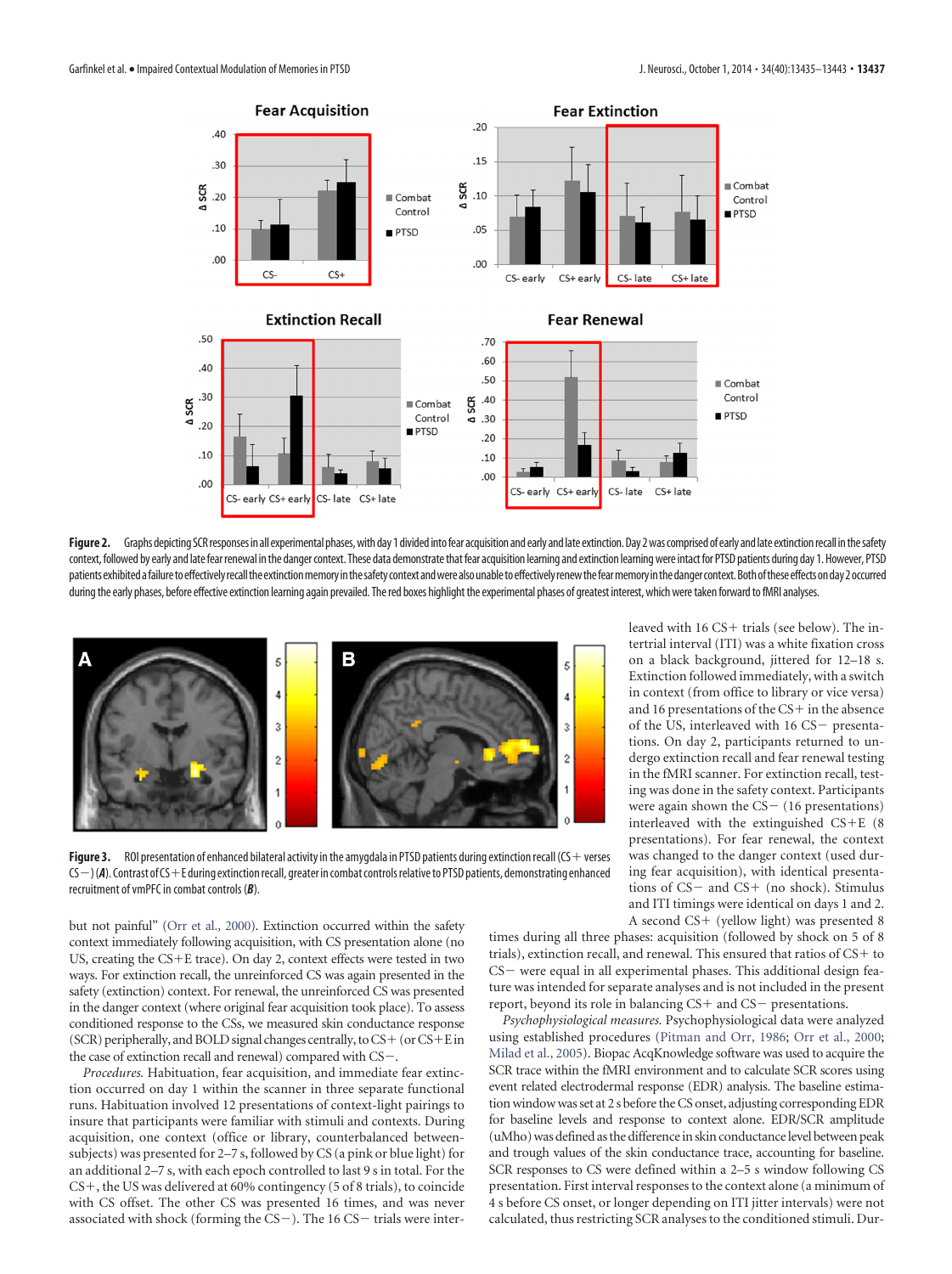<span id="page-4-0"></span>

|  |  | Table 2. Brain activation pertaining to extinction recall in all subjects and broken down separately in PTSD patients and combat controls (CS+ vs CS— in each case) |  |
|--|--|---------------------------------------------------------------------------------------------------------------------------------------------------------------------|--|
|  |  |                                                                                                                                                                     |  |

| Area                                             | Side   | Coordinates (mm) | K (voxels) | Z-score      | $p$ -FWE  |
|--------------------------------------------------|--------|------------------|------------|--------------|-----------|
| Extinction recall: $CS + E$ vs $CS -$ across all |        |                  |            |              |           |
| participants                                     |        |                  |            |              |           |
| Amygdala*                                        | L      | $24, -15, -6$    | 4          | 2.83         | 0.142     |
| Amygdala*                                        | R      | $-30, -6, -15$   | 29         | 3.20         | 0.043     |
| Hippocampus*                                     | L      | $-12, -33, -9$   | 41         | 3.42         | 0.129     |
| Hippocampus*                                     | R      | $21, -33, 0$     | 11         | 3.27         | 0.253     |
| Insula*                                          | L      | $-33, 15, -12$   | 125        | 4.30         | 0.006     |
| Insula*                                          | R      | $33, 18, -15$    | 94         | 3.71         | 0.013     |
| vmPFC                                            |        | $-3, 45, 12$     | 65         | 3.26         | 0.065     |
| Medial frontal gyrus                             | R      | 3, 42, 36        | 226        | 4.65         | $<$ 0.001 |
| Anterior cingulate                               | R      | 15, 33, 18       |            | 3.89         |           |
| Inferior frontal gyrus/anterior Insula           | L      | $-33, -84, -27$  | 59         | 4.50         | 0.05      |
| Lingual gyrus/occipital lobe                     | L      | $-6, -87, -3$    | 273        | 4.18         | $<$ 0.001 |
| Inferior frontal gyrus                           | R      | 57, 21, 6        | 59         | 4.16         | 0.05      |
| Caudate                                          | R      | 24, 18, 18       | 62         | 4.12         | 0.044     |
| Claustrum/putamen                                | R      | 33, 3, 3         | 68         | 4.08         | 0.032     |
| Inferior frontal gyrus/anterior insula           | R      | $33, 18, -15$    |            | 3.90         |           |
| Superior temporal gyrus                          | L      | $-51, 0, 3$      | 63         | 3.97         | 0.042     |
| <b>Brainstem</b>                                 | R      | $9, -30, -15$    | 63         | 3.78         | 0.042     |
| Caudate                                          | R      | 9, 3, 9          | 75         | 3.74         | 0.022     |
| Extinction recall: $CS + E$ vs $CS -$ in PTSD    |        |                  |            |              |           |
| patients only                                    |        |                  |            |              |           |
| Amygdala*                                        | L      | $-36, -12, -21$  | 36         | 3.20         | 0.028     |
| Amygdala*                                        | R      | $24, 0, -18$     | 49         | 3.84         | 0.018     |
| Hippocampus*                                     | L      | $-12, -33, -9$   | 29         | 3.52         | 0.108     |
| Hippocampus*                                     | R      | $15, -36, 9$     | 84         | 3.90         | 0.017     |
| Insula*                                          | L      | $-36, -12, -3$   | 313        | 4.08         | $<$ 0.001 |
| Insula*                                          | R      | $33, -18, -3$    | 296        | 4.49         | $<$ 0.001 |
| vmPFC*                                           |        | $-9, 45, 6$      | 169        | 4.52         | 0.003     |
| Occipital lobe                                   | R      | $18, -72, -12$   | 2753       | 5.12         | $<$ 0.001 |
| Thalamus                                         | R      | $12, -3, 12$     |            | 4.69         |           |
| Putamen                                          | R      | $33, 3, -3$      |            | 4.66         |           |
| Prefrontal cortex                                | R      |                  | 687        | 4.76         | 0.001     |
|                                                  |        | 0, 36, 39        |            |              |           |
| mPFC/ACC                                         | L<br>R | $-9, 45, 6$      |            | 4.51<br>4.17 |           |
| Middle cingulate cortex                          |        | 3, 15, 42        |            |              |           |
| Precentral and postcentral gyrus                 | R      | $42, -21, 39$    | 267        | 4.54         | 0.001     |
| Superior parietal                                | R      | $63, -33, 39$    |            | 4.30         |           |
| Parietal lobe                                    | L      | $-63, -39, 36$   | 395        | 4.52         | 0.001     |
| Precentral gyrus                                 | R      | $36, -9, 60$     |            | 3.55         |           |
| Temporal lobe/superior temporal gyrus            | L      | $-51.0.3$        | 195        | 3.92         | 0.001     |
| IFG                                              | L      | $-45, 27, -15$   |            | 3.86         |           |
| Extinction recall: $CS + E$ vs $CS -$ in combat  |        |                  |            |              |           |
| controls only                                    |        |                  |            |              |           |
| Amygdala*                                        | L      |                  | 0          |              |           |
| Amygdala*                                        | R      |                  | 0          |              |           |
| Hippocampus*                                     | L      |                  | 0          |              |           |
| Hippocampus*                                     | R      |                  | 0          |              |           |
| Insula*                                          | L      | $-45, 9, 9$      | 4          | 3.28         | 0.271     |
| Insula*                                          | R      | $30, -18, 21$    | 3          | 3.09         | 0.277     |
| vmPFC                                            |        | $-3, 42, 9$      | 30         | 3.11         | 0.182     |
| Middle frontal gyrus                             | L      | $-54, 9, 48$     | 131        | 4.20         | 0.029     |
| mPFC                                             |        | 0, 54, 12        | 145        | 3.79         | 0.018     |
| $\mathsf{ACC}$                                   | L      | $-9, 27, 33$     | 233        | 3.52         | 0.001     |
| ACC                                              | R      | 6, 24, 30        |            | 3.14         |           |

The reverse contrast of CS — versus CS + was not significant, either collapsed across subjects or performed separately in PTSD patients and combat controls. All activation FWE  $p < 0.05$ , bold denotes peak global maxima wi \*Indicates SVC.

ing fear acquisition, all trials that incorporated a shock were omitted from analyses to ensure SCR response to the CS was not contaminated by response to shock. To avoid skewing data due to spiking, data-points greater than 3 SDs from the mean were omitted from analyses. Due to technical difficulties, SCR data were lost for three PTSD and three combat control subjects during measurement in the scanner on day 1, and for two PTSD and two combat control participants on day 2; and one combat control had a corrupted data point during extinction recall that had to be

removed from this analysis. To ascertain whether extinction was effective in both groups, extinction analyses focused on the latter half (50%) of extinction trials only, a period classified as "late" extinction. Extinction recall was assessed, however, using the first half of extinction recall trials, to avoid potential "contamination" by new extinction learning [\(Milad et al., 2007\)](#page-9-18). For the same reason and to be consistent, fear renewal analyses also focused on the first 50% of trials. This ensured that renewal analyses were not contaminated by later learning that the context was now safe.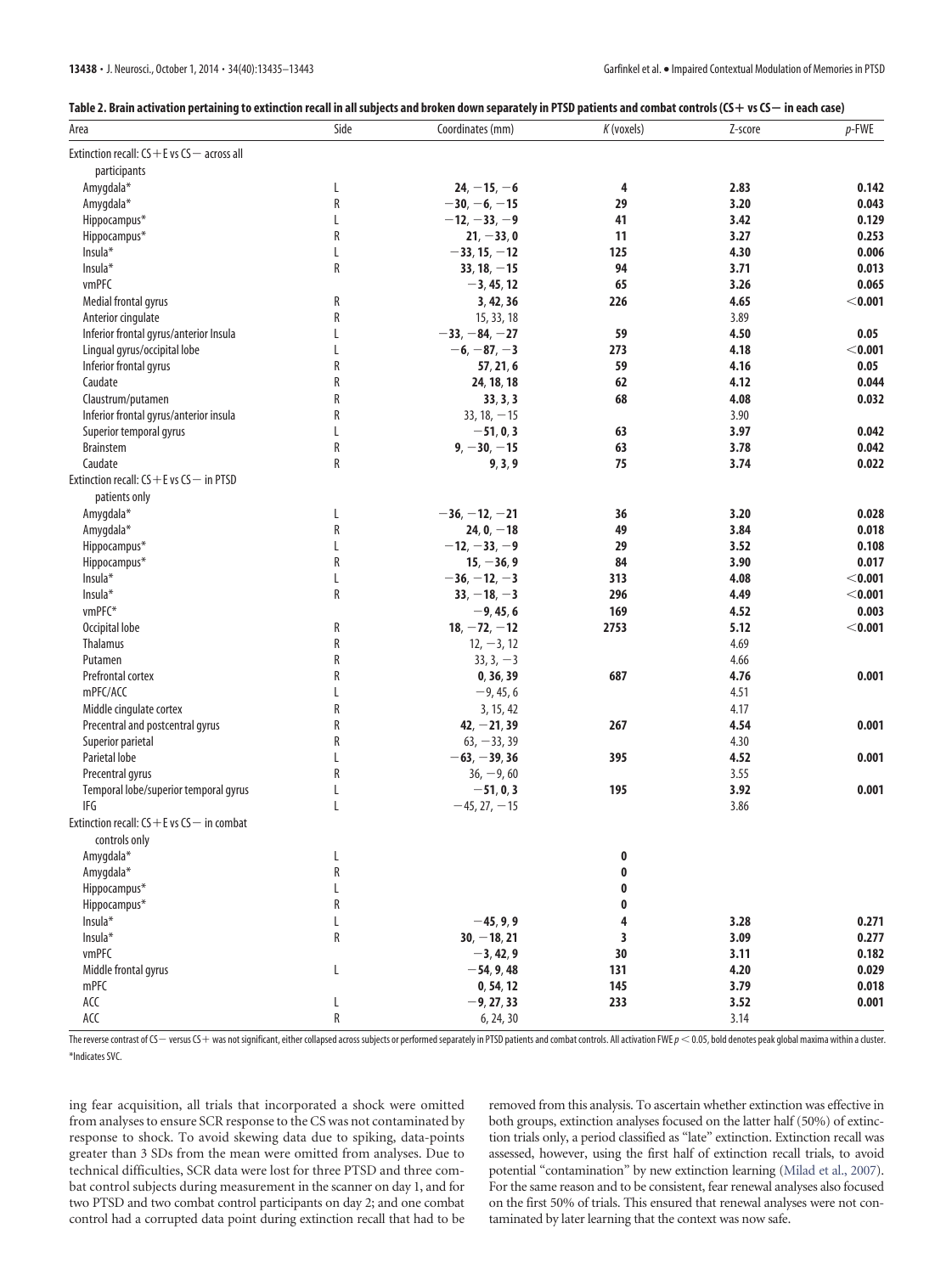#### <span id="page-5-0"></span>**Table 3. Effects of group during extinction recall**

| Area                                             | Side        | Coordinates (mm) | K (voxels) | Z-score | $p$ -FWE  |
|--------------------------------------------------|-------------|------------------|------------|---------|-----------|
| Extinction recall: $CS + E$ vs $CS -$ greater in |             |                  |            |         |           |
| PTSD patients relative to combat controls        |             |                  |            |         |           |
| Amygdala*                                        | L           | $-27, -12, -9$   | 1          | 2.74    | 0.127     |
| Amygdala*                                        | R           | $30, 3, -27$     | 1          | 2.80    | 0.132     |
| Hippocampus*                                     |             | $-24, -36, 6$    | 1          | 2.61    | 0.318     |
| Hippocampus*                                     | R           | $15, -36, -9$    | 3          | 2.81    | 0.281     |
| Insula*                                          |             | $-33, 18, -3$    | 28         | 3.31    | 0.089     |
| Insula*                                          | R           | $36, 27, -3$     | 44         | 3.85    | 0.047     |
| vmPFC*                                           |             |                  | 0          |         |           |
| Postcentral gyrus (primary somatosensory cortex) | R           | $51, -18, 33$    | 727        | 4.09    | 0.001     |
| Parietal lobe                                    | R           | $45, -21, 39$    |            | 3.82    |           |
| Parietal lobe                                    | L           | $-48, -33, 36$   | 236        | 3.81    | 0.018     |
| Dorsal anterior cingulate cortex/midcingulate    | L           | $-3, 18, 30$     | 280        | 3.68    | 0.008     |
| Putamen/pallidum                                 | R           | 18, 6, 3         |            | 3.65    |           |
| Caudate                                          | R           | 9, 3, 15         |            | 3.43    |           |
| Extinction recall: $CS + E$ greater in combat    |             |                  |            |         |           |
| controls relative to PTSD patients               |             |                  |            |         |           |
| Amygdala*                                        | L           |                  | 0          |         |           |
| Amygdala*                                        | R           |                  | 0          |         |           |
| Hippocampus*                                     | $\mathsf L$ |                  | 0          |         |           |
| Hippocampus*                                     | R           | $33, -12, -36$   | 10         | 3.61    | 0.178     |
| Insula*                                          | L           |                  | $\bf{0}$   |         |           |
| Insula*                                          | R           | $48, -6, -6$     | 5          | 3.00    | 0.213     |
| vmPFC*                                           |             | 3, 57, 3         | 94         | 3.40    | 0.048     |
| mPFC                                             | R           | 6, 60, 6         | 622        | 4.48    | < 0.001   |
| Lingual gyrus                                    | R           | $3, -78, -12$    | 403        | 3.66    | 0.001     |
| Extinction recall: $CS + E$ greater in           |             |                  |            |         |           |
| PTSD relative to combat controls                 |             |                  |            |         |           |
| Amygdala*                                        | L           | $-24, -12, -6$   | 1          | 2.81    | 0.127     |
| Amygdala*                                        | R           | $27, 0, -27$     | 5          | 2.77    | 0.096     |
| Hippocampus*                                     | L           |                  | 0          |         |           |
| Hippocampus*                                     | R           |                  | 0          |         |           |
| Insula*                                          | L           | $-24, 18, 6$     | 1          | 2.64    | 0.351     |
| Insula*                                          | R           | $45, -6, 0$      | 24         | 3.48    | 0.098     |
| vmPFC*                                           |             |                  | 0          |         |           |
| Middle temporal gyrus                            | R           | $60, 3, -12$     | 643        | 3.98    | $<$ 0.001 |
| Precentral gyrus                                 | R           | $66, -9, 27$     |            | 3.69    |           |
| Superior temporal gyrus                          | R           | $60, -18, 3$     |            | 3.61    |           |

Response to CS+E is also compared between groups, demonstrating enhanced vmPFC activity in combat controls relative to the PTSD patients. No significant group effects existed for CS — alone. All activation FWE  $\rho$   $<$  0. peak global maxima within a cluster.

\*Indicates SVC.

*fMRI acquisition and preprocessing.* MRI scanning was performed on a 3.0 T GE Signa System (LX, 8.3) using a standard radio frequency 8-channel head coil. Participants underwent structural and fMRI scanning that included resting-state procedures and emotion regulation and conditioning tasks. Reports on emotion regulation tasks are forthcoming; reports of resting-state functional connectivity were previously published [\(Sripada et al., 2012a,](#page-9-21)[b\)](#page-9-22). A T1-weighted structural image was acquired with a 3D volume inversion recovery fast spoiled gradient recalled echo protocol (TR = 12.3 ms, TE = 5.2 ms, FA =  $9^{\circ}$ , TI = 650 ms,  $FOV = 26$  cm, matrix =  $256 \times 256$  for in-plane resolution of 1 mm; slice thickness  $= 1$  mm with no gap,160 contiguous axial slices to cover the whole brain). This was used for landmark identification to position subsequent scans. Following acquisition of T1 structural images, functional images were acquired with a T2\*-weighted, reverse spiral acquisition sequence (GRE,  $TR = 2000$ ,  $TE = 30$ ,  $FA = 90$ ,  $FOV = 220$ ,  $40$  sl,  $3.0/0$ , matrix diameter 71, equivalent to 64  $\times$  64). Each run began with four "dummy" volumes that were subsequently discarded to allow for T1 equilibration effects. Preprocessing used the Statistical Parametric Mapping SPM8 package (Wellcome Institute of Cognitive Neurology, London, UK). Data were slice-time and motion corrected, spatially normalized to the MNI template, and smoothed using a 5 mm<sup>3</sup> fullwidth at half-maximum Gaussian kernel.

*fMRI analyses.* All first and second level analyses were performed in SPM8. fMRI comparisons of interest were implemented as linear contrasts. Six realignment parameters were added as covariates of no interest at the first level. Fixation cross, context, and cue were all modeled as separate regressors at the first level for all experimental phases (fear acquisition, fear extinction, extinction recall, and fear renewal) with both onset and duration of all factors entered into the model. For fear extinction, extinction recall and fear renewal, "early" and late, regressors were modeled separately. Echoing procedures used for the SCR analyses, to determine whether similar levels of extinction had been reached in both groups, extinction analyses focused on late extinction only (latter 50% of extinction trials). Again mirroring SCR analyses, extinction recall and renewal were assessed using the first half of extinction recall trials, to avoid potential contamination by new extinction learning [\(Milad et](#page-9-18) [al., 2007\)](#page-9-18). During fear acquisition, CS+s followed by shock were modeled separately from CS+ in the absence of shock, allowing analyses pertaining to CS+ to be analyzed uncontaminated by shock. Analyses focused on the cue alone: Z-score images from individual analyses were entered into second-level random-effects analyses. The SPM default of one-sided *t* tests was used in accordance with our specific predictions of enhanced fear processing in the safety context for PTSD patients and enhanced fear renewal in the danger context in combat control participants. To investigate differences to CS+/CS+E relative to CS-, task activation was compared within-subjects at different stages (i.e., fear acquisition, extinction, recall, renewal) using one-sample *t* tests, and then compared in PTSD patients relative to combat controls using two-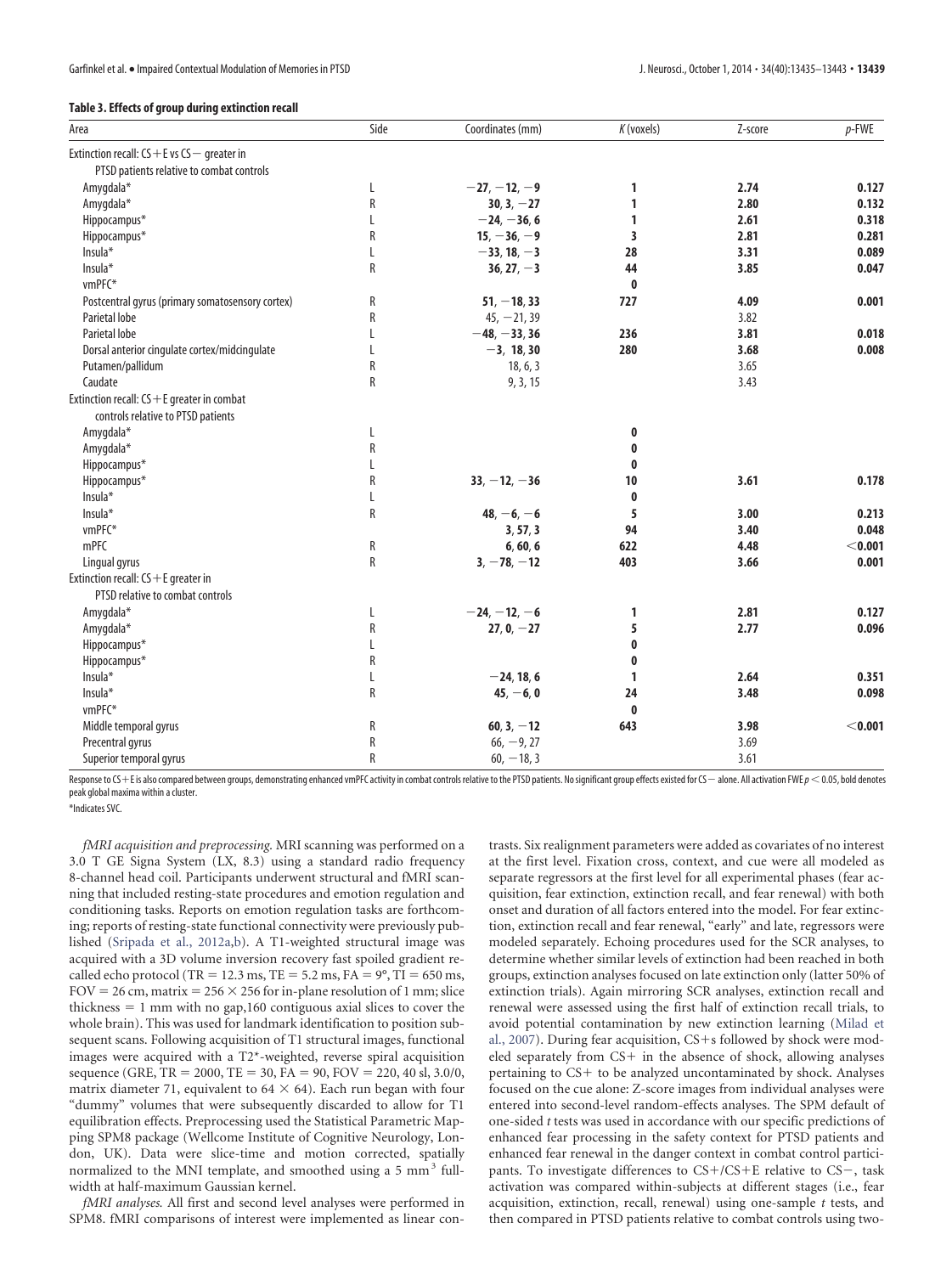<span id="page-6-0"></span>

| Area                                                 | Side | Coordinates (mm) | K (voxels)   | Z-score | $p$ -FWE |
|------------------------------------------------------|------|------------------|--------------|---------|----------|
| Fear renewal: $CS + E$ vs $CS - in$                  |      |                  |              |         |          |
| combat control participants                          |      |                  |              |         |          |
| Amygdala*                                            | L    |                  | 0            |         |          |
| Amygdala*                                            | R    |                  | 0            |         |          |
| Hippocampus*                                         |      |                  | 0            |         |          |
| Hippocampus*                                         | R    |                  | 0            |         |          |
| Insula*                                              |      | $-39, 12, -3$    | 229          | 4.09    | 0.003    |
| Insula*                                              | R    | $39, 3, -3$      | 220          | 3.95    | 0.003    |
| vmPFC*                                               | R    |                  | $\mathbf{0}$ |         |          |
| Parietal lobe                                        |      | $-63, -54, 27$   | 183          | 4.17    | 0.033    |
| Parietal lobe                                        | R    | $63, -51, 27$    | 197          | 3.67    | 0.023    |
| Fear renewal: response to renewed $\mathsf{CS}\!+\!$ |      |                  |              |         |          |
| in combat controls relative to                       |      |                  |              |         |          |
| <b>PTSD</b> patients                                 |      |                  |              |         |          |
| Amygdala*                                            |      | $-21, -6, -25$   | 29           | 3.56    | 0.038    |
| Amygdala*                                            | R    | $24, 0, -27$     | 15           | 3.25    | 0.057    |
| Hippocampus*                                         |      | $-21, 3, -27$    | 10           | 3.09    | 0.166    |
| Hippocampus*                                         | R    | $18, 6, -27$     | 30           | 3.19    | 0.098    |
| Insula*                                              |      | $-30, 12, -18$   | 14           | 3.22    | 0.153    |
| Insula*                                              | R    |                  | $\mathbf{0}$ |         |          |
| vmPFC*                                               | R    | $-9, 51, -15$    | 26           | 3.48    | 0.017    |
| Parietal lobe/precuneus                              |      | $0, -60, 45$     | 394          | 3.71    | 0.022    |
| Occipital lobe/cuneus                                | R    | $6, -84, 33$     |              | 3.63    |          |
| Fear renewal: response to CS - in combat             |      |                  |              |         |          |
| controls relative to PTSD patients                   |      |                  |              |         |          |
| Amygdala*                                            | L    |                  | 0            |         |          |
| Amygdala*                                            |      |                  | 0            |         |          |
| Hippocampus*                                         |      | $-24, -24, -9$   | 57           | 3.60    | 0.013    |
| Hippocampus*                                         | R    | $24, -18, -27$   | 24           | 2.87    | 0.170    |
| Insula*                                              |      |                  | 0            |         |          |
| Insula*                                              | R    |                  | 0            |         |          |
| vmPFC*                                               |      |                  | 0            |         |          |
| Cerebellum                                           | L    | $-27, -54, -27$  | 307          | 3.50    | 0.022    |

No effects of renewal (CS+vs CS-) were found in PTSD patients, or when analyzing across all participants. Combat controls displayed enhanced activity in the vmPFC and amygdala to the CS+ and hippocampal activation to the relative to PTSD patients. In contrast, PTSD patients did not display any significant activation to CS  $+$  or CS  $-$  relative to Combat Controls, signaling a reduced capacity for context to induce a renewal response. All bold denotes peak global maxima within a cluster.

Occipital lobe/fusiform gyrus  $-27, -63, -15$  3.30

\*Indicates SVC.

sample *t* tests. Additional analyses investigating group differences separately for CS+ and CS- responses were also performed. For fear acquisition, the contrast of CS+ versus CS $-$  included only the CS+s that were not accompanied by shock, to ensure that the data were not contaminated by response to the shock itself. Statistical threshold was set to *p*-FWE 0.05 corrected at cluster level (cluster size was defined using an initial voxel-level threshold  $p < 0.005$  uncorrected). Anatomically defined region-of-interest (ROI) analyses focused on amygdala, hippocampus, and insula. The anatomical toolbox implemented in SPM defined bilateral ROIs of amygdala ( $r = 175$  voxels,  $l = 164$  voxels) and hippocampus ( $r = 614$  voxels,  $l = 570$  voxels). Insula was computed with an anatomical mask created in XJVIEW [\(http://www.alivelearn.net/xjview\)](http://www.alivelearn.net/xjview) using the AAL atlas ( $r = 787$  voxels,  $l = 860$  voxels). For vmPFC, a functional ROI was defined based on the coordinates from prior work on extinction retention  $(-10, 43, -11;$  [Milad et al., 2007;](#page-9-18) [Milad et al., 2009\)](#page-9-3) using a 25 mm sphere. Mirroring whole brain analyses, all ROI analyses were *p*-FWE < 0.05 corrected at cluster level (with clusters created by an initial threshold of  $p < 0.005$  uncorrected).

To assess whether key results were driven by comorbidities, subanalyses were performed including only PTSD patients without any comorbid disorders (PTSD "only" group,  $N = 7$ ) relative to combat controls.

#### **Results**

#### **Fear acquistion**

Across both groups, all participants successfully fear conditioned, as reflected by significantly larger SCR to the  $CS+$  relative to  $CS-$   $(F<sub>(1,20)</sub> = 8.88, p = 0.007)$ . Fear acquisition did not differ between combat control and PTSD patients; there was no main effect of group ( $F_{(1,20)} = 0.094$ ,  $p = 0.76$ ), and no group by stimulus interaction ( $F_{(1,20)} = 0.015$ ,  $p = 0.90$ ). Brain effects paralleled the SCR findings, with evidence of conditioning but no PTSD versus combat control differences. BOLD signal was increased to CS compared with  $CS$  in key areas implicated in fear learning, including amygdala, brainstem, insula, and ACC [\(Table 1\)](#page-2-1), but brain activation during fear acquisition did not differ between PTSD and combat control patients (no significant activations at  $p < 0.001$ , 10 contiguous voxels).

#### **Extinction**

Successful extinction learning was evident peripherally and in the brain. Significant SCR differences between CS+E and CS- had disappeared by the end of extinction phase ( $F_{(1,20)} = 0.12$ ,  $p =$ 0.73) and were absent for both PTSD  $(t_{(10)} = -0.14, p = 0.891)$ and combat controls ( $t_{(10)} = -0.56$ ,  $p = 0.590$ ). In the brain, the contrast of  $CS+E$  versus  $CS-$  for all participants during late extinction yielded no significant voxels. Extinction was also similar between PTSD patients and combat control, peripherally and in the brain. The SCR results did not demonstrate a main effect of group ( $F_{(1,20)} = 0.03$ ,  $p = 0.87$ ) or a group by stimulus interaction  $(F_{(1,20)} = 0.004, p = 0.951)$ . The fMRI contrast of CS+E versus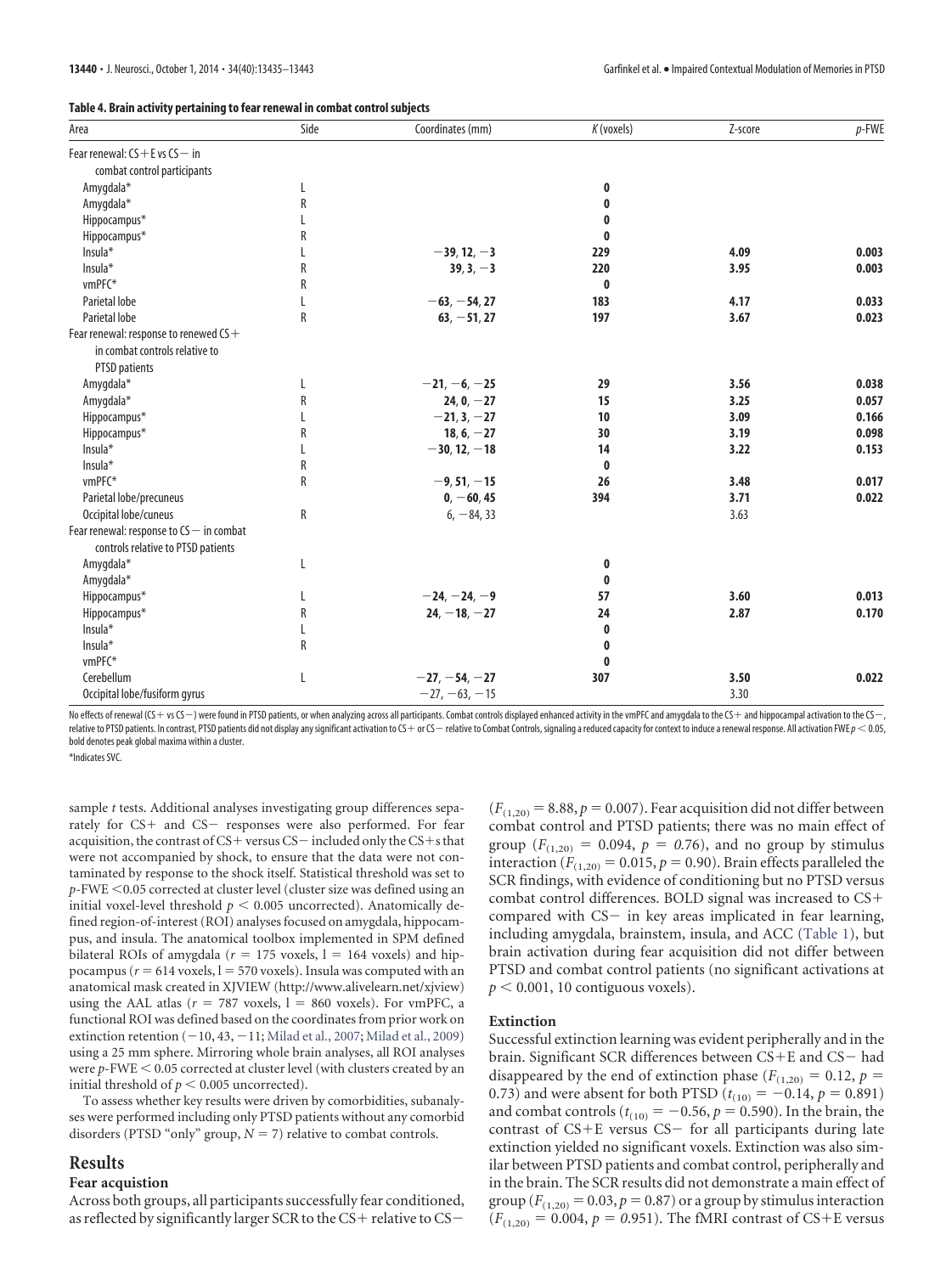

<span id="page-7-0"></span>Figure 4. During fear renewal in the danger context, combat controls had enhanced activity to the CS+ in the vmPFC (A) and amygdala (B), and heightened hippocampal activation to the CS- (C).

 $CS$  examining PTSD relative to combat control in late extinction yielded no significant voxels.

#### **Extinction recall**

When the CS+ was re-presented 24 h after extinction in the extinction (safety) context, there was no main effect of stimulus (i.e., no overall difference between CS+E vs CS-)  $(F_{(1,21)} =$ 2.354,  $p = 0.14$ ). However, the group by stimulus interaction  $(F<sub>(1,21)</sub> = 6.38, p = 0.021$ ; visible in early extinction recall portion of [Fig. 2\)](#page-3-0) showed that differential response to the CS-E and CS was influenced by group. Specifically, SCR was elevated to the  $CS+E$  relative to the  $CS-$  for PTSD patients signaling a return of fear response to the previously extinguished CS+  $(t_{(11)}$  2.80,  $p =$ 0.021), whereas for combat control subjects, these responses did not differ  $(t_{(10)} = -0.719, p = 0.491)$ .

Mirroring analysis of the SCR, fMRI data revealed that PTSD patients had significantly enhanced activation to CS-E relative to  $CS$  in a number of regions implicated in fear expression, sensory processing and attention, including amygdala, insula, thalamus, occipital lobe, and parietal cortex [\(Fig. 3](#page-3-1)*a*; [Table 2\)](#page-4-0), whereas combat control participants did not display any significant activation to the  $CS+$  relative to the  $CS-$ . In response to the CS-E and relative to the PTSD group, combat control participants activated a large cluster within the vmPFC (previously implicated in extinction recall deficits in PTSD patients; [Milad et al.,](#page-9-3) [2009\)](#page-9-3). This analysis showed reduced mPFC/vmPFC activation in PTSD patients relative to combat controls  $(6, 60, 6; Z = 4.48, 622)$ voxels, FWE  $p < 0.001$ ; [Figure 3](#page-3-1)b; [Table 3\)](#page-5-0), replicating the [Milad](#page-9-3) [et al. \(2009\)](#page-9-3) results.

#### **Fear renewal**

When the CS+ was re-presented 24 h after extinction in the acquisition (danger) context, fear renewal was seen, as expected, with greater SCR to CS+E than CS-  $(t_{(23)} = 3.69, p = 0.001)$ . A group by stimulus interaction was also significant  $(F_{(1,22)} = 6.69,$  $p = 0.017$ ; visible in early fear renewal portion of [Fig. 2\)](#page-3-0). Further exploration of this interaction reveals a robust renewal effect in combat control participants, who now had significantly greater SCR to CS+E than to CS- ( $t_{(11)} = 3.66$ ,  $p = 0.004$ ), whereas for PTSD patients the response differences were substantially smaller and did not reach significance  $(t_{(11)} = 1.925, p = 0.08)$ . To directly compare the combat control and PTSD groups, we quantified ability to differentiate the  $CS+$  from the  $CS-$  in renewal by subtracting SCR to CS-from the SCR to CS+E. On this measure of fear expression in the renewal phase, combat control participants showed greater responses than PTSD patients  $(t_{(15)} = 2.60, p = 0.02)$ .

Functional MRI analyses revealed that fear renewal (CS-E relative to  $CS$  –  $)$  did not elicit significant activations across both groups. When assessed separately, PTSD participants did not display any significant activations to CS+ versus CS-; in contrast combat controls activated a number of regions during fear re-newal (for CS+ versus CS-), including bilateral insula [\(Table 4\)](#page-6-0). In the interaction analysis (combat controls  $>$  PTSD and  $PTSD$   $>$  combat controls), these difference for the contrast CS+E versus CS- did not reach statistical significance. To test our a priori hypothesis that PTSD would show unexpectedly low renewal relative to combat control participants, planned comparisons for CS+E and CS- were performed. Combat controls in fact showed greater renewal in SCR (see Fear renewal, above) and also showed greater BOLD signal to CS-E across a number of brain areas including amygdala, vmPFC, and parietal lobe/ precuneus [\(Table 4;](#page-6-0) Fig.  $4a,b$ ). In response to the CS-, combat controls had increased activity relative to PTSD patients in the hippocampus, a key area pertaining to memory [\(Table 4;](#page-6-0) [Fig. 4](#page-7-0)*c*). PTSD patients did not display enhanced activation relative to combat controls during renewal, anywhere in the brain, further reinforcing a diminished renewal effect in PTSD.

To insure that these novel findings of neural abnormalities in PTSD during renewal were not due to comorbidity, the analyses were repeated using only the pure PTSD subjects (excluding the 7 with major depressive disorder). The key findings were preserved despite reduced power. Specifically, compared with combat controls, during renewal the PTSD only group manifested reduced signal in the CS+ in the amygdala, (right amygdala:  $t_{(19)} = -2.5$ ,  $p =$ 0.025; left amygdala:  $t_{(19)} = -2.01$ ,  $p = 0.06$ ), vmPFC (FWE  $p =$ 0.082, 250 voxels,  $Z = 3.53$ ) and right hippocampus ( $t_{(19)} = -2.17$ ,  $p = 0.044$ .

#### **Discussion**

To explore context modulation of memory expression in PTSD and combat controls, subjects were fear conditioned and then extinguished in two different contexts, and then tested for both extinction recall and fear renewal using the safety and danger contexts, respectively. Results indicate that whereas controls used contextual cues to guide fear and extinction memory, the PTSD group showed impaired contextual modulation of both. In combat controls, the safety memory trace prevailed in the safety context, demonstrating intact extinction recall, whereas the fear memory trace prevailed in the danger context. PTSD subjects, in contrast, showed impaired use of contextual cues in both SCR and brain data, failing to appropriately use both safety and danger context information. Specifically, PTSD patients had heightened SCRs to the extinguished  $CS+$  versus  $CS-$  in the safety context, where contextual cues should have promoted dominance of the extinguished memory trace, suggesting an extinction recall deficit [\(Milad et al., 2009\)](#page-9-3) because in the extinction context there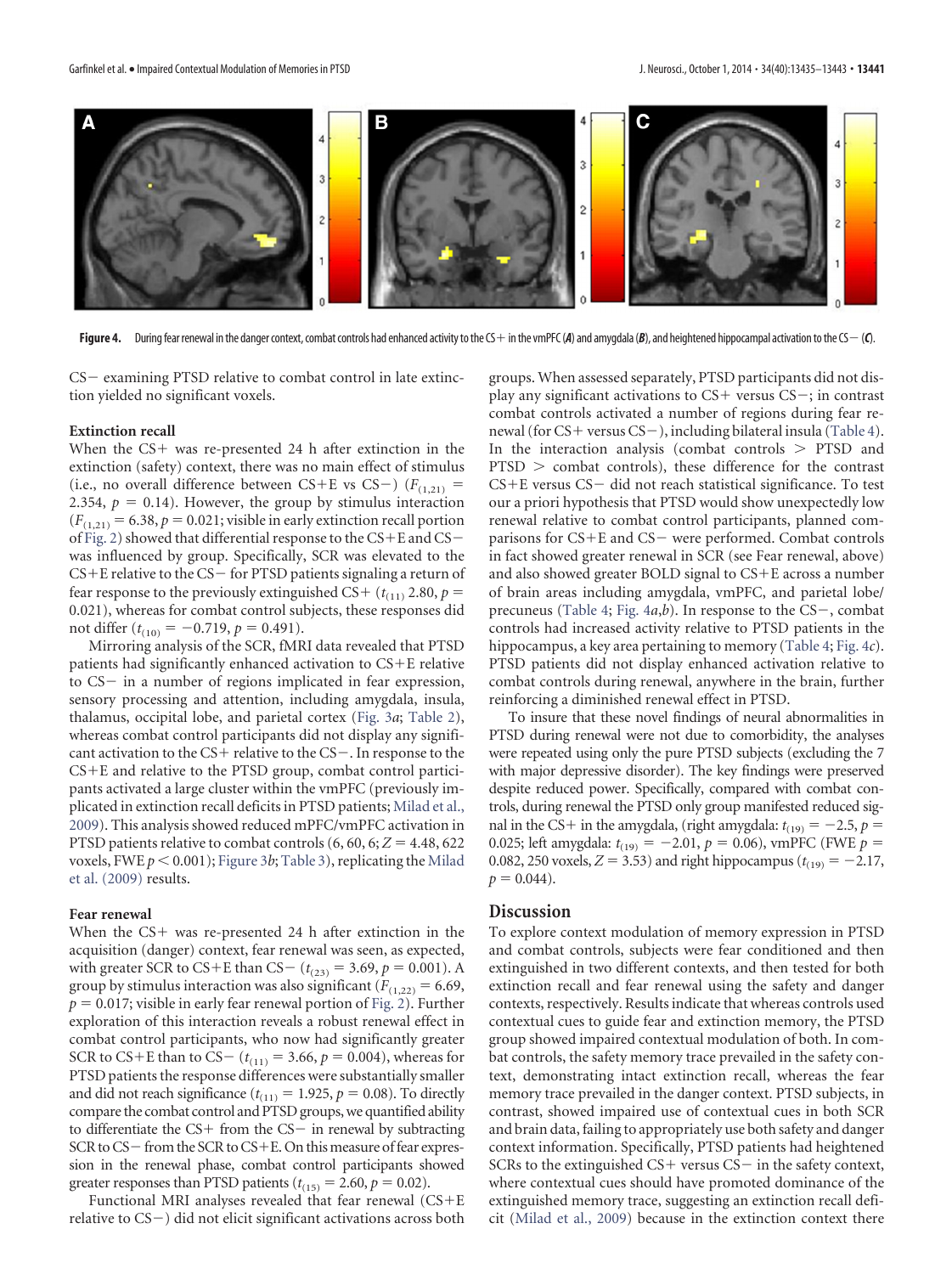should be no CS+/CS – difference, as seen in combat controls. In contrast, in the danger context, PTSD patients showed little SCR difference between  $CS+E$  and  $CS-$ , where contextual cues should have promoted dominance of the danger signal and a significantly larger relative response to CS-E, as was seen in controls. PTSD patients in fact showed diminished fear renewal (as measured by SCR CS+E minus  $CS-$  difference) when directly compared with controls, which is counter-intuitive given that they generally report feeling endangered everywhere. This reduction in fear expression, however, was predicted by the hypothesis that individuals with PTSD have a general deficit in context processing. In concert with SCR data, fMRI analyses revealed increased amygdala, insula, and dorsal anterior/midcingulate cortex activation in PTSD patients to the extinguished CS+ in the safety context, whereas the combat control group showed increased amygdala and prefrontal activation to the extinguished CS- in the danger context. PTSD patients thus appeared unable to properly modulate brain activity or conditioned SCRs using contextual information, showing evidence of abnormally high "fear" in a safety context, but abnormally low "fear" in a danger context.

During the conditioning phase, PTSD participants differentiated CS+ from CS– as effectively as combat controls (in both SCR and brain activity), showing no abnormal fear generalization to the  $CS$ , as also reported in trauma and anxiety populations [\(Milad et al., 2009;](#page-9-3) [Jovanovic et al., 2012;](#page-9-14) [Lissek, 2012\)](#page-9-23). PTSD participants also extinguished fear responses to the CS+ effectively, as reflected by loss of SCR differentiation of CS+ from  $CS$  – after extinction comparable to that seen in combat controls. They also showed reduced brain activations to CS-E versus  $CS$ , similar to those in controls. These results add to accumulating evidence of preserved fear and extinction learning in PTSD, consistent with the presence of either a specific extinction recall deficit, or a more general context-processing deficit. Our finding of "low" fear (reflected in SCR and fMRI data) in PTSD participants in the danger context (renewal), however, strongly suggests that they have a more general inability to read or process contextual information properly.

Our data replicate a reported extinction recall deficit in PTSD [\(Milad et al., 2009\)](#page-9-3), showing heightened return of SCR differentiation of  $CS+$  from  $CS-$  in the safety context 24 h after extinction. Brain activations were consistent with this SCR result; PTSD patients showing widespread activity (in CS+E vs CS – contrast) in fear expression regions (e.g., amygdala), as well as memory and somatosensory processing regions (e.g., insula, parietal cortex, anterior/mid-cingulate cortex, and temporal lobe). Insula activation in PTSD patients has been shown to correlate with flashback intensity during trauma script-driven imagery [\(Osuch et al., 2001\)](#page-9-24). Their enhanced dorsal ACC activation might reflect central representation of enhanced autonomic response [\(Cersosimo and Benarroch, 2013\)](#page-9-25), or heightened salience detection or attentional capture, as dorsal ACC had been linked to salience network [\(Ham et al., 2013\)](#page-9-26) and a frontoparietal attention network [\(Margulies et al., 2007\)](#page-9-27).

As also reported by [Milad et al. \(2009\),](#page-9-3) extinction recall failure in PTSD was associated with diminished vmPFC signal. Brain activation patterns observed here are consistent with evidence of vmPFC hypoactivity and hippocampal dysfunction in PTSD [\(Bremner et al., 2003;](#page-9-28) [St Jacques et al., 2011\)](#page-9-11). These may both contribute to a context processing deficit [\(Liberzon and Sripada,](#page-9-15) [2007;](#page-9-15) [Maren et al., 2013\)](#page-9-4). Activity in vmPFC was potentially guiding "appropriate" amygdala activation as shaped by context. PTSD patients displayed diminished vmPFC activity relative to controls, and appeared less able to use vmPFC in this fashion. Combat controls on the other hand engaged this vmPFC area in

both contexts; perhaps eliciting extinction memory when safety context is identified, and eliciting ("renewing") fear memory when danger context is identified, consistent with recent work suggesting that mPFC and mPFC-hippocampal interactions are integral in guiding adaptive memory recall based on contextual input [\(Euston et al., 2012\)](#page-9-29). Combat controls also showed greater hippocampal activity, which may also contribute to their ability to use contextual cues, with PTSD patients perhaps less able to do so. Both structural and functional impairments (for review, see [Garfinkel and Liberzon, 2009\)](#page-9-30) in hippocampus have been seen in PTSD, perhaps contributing to vulnerability [\(Gilbertson et al.,](#page-9-31) [2002\)](#page-9-31). The hippocampus is critical in processing contexts, and may also gate amygdala-based fear both directly and in prefrontal circuits [\(Sotres-Bayon et al., 2012\)](#page-9-32). Hippocampal involvement and the context processing deficits seen here in PTSD are consistent with this growing body of evidence. Potential breakdown in dual activation of vmPFC and hippocampus may be a key to understanding the neural mechanisms underlying impaired contextual modulation in PTSD.

There are limitations that temper the implications of our findings. Sample size was modest, albeit comparable to previous complex fMRI studies of PTSD [\(Milad et al., 2009\)](#page-9-3). Replication is needed to confirm positive findings. Lack of significant fMRI findings in interaction analyses recommends caution in conclusions about group differences, but the small sample and lower power also recommend caution in interpreting negative results. In addition to a deficiency in how context informs CS–UCS contingencies, PTSD patients may also have difficulty distinguishing  $CS$  – from  $CS$  +, and elevated responses to  $CS$  – could contribute to our results, in addition to context problems with CS+. Also, anxiety increases fear generalization, reducing differential CS-/ CS- conditioning [\(Lissek et al., 2005,](#page-9-33) [2010\)](#page-9-34), which could contribute to the lack of significant stimulus-by-group interactions in fMRI analyses during fear renewal. PTSD patients also may have increased general reactivity to all stimuli, which could undermine detection of differential effects between stimuli. However, clear differential SCR (to CS+ vs CS-) during fear acquisition, as well as selective fear responding during failed extinction recall, both suggest that PTSD patients were in fact differentiating CS+ and CS-, despite any fear generalization or heightened reactivity. Nevertheless, these could still contribute to lack of significant findings in complex fMRI stimulus-by-group interactions. Future work should be designed and powered to examine differences in brain responses to  $CS$ , and to more definitively identify all regions that are differentially activated between groups and may have contributed to the significant results reported here. This study included only male OEF/OIF veterans, so generalization to women and nonveteran populations requires follow-up studies. Finally, we did not do cognitive testing that could determine whether the general inability to use contextual cues suggested by our data reflects an even more general learning deficit. However, the context-processing problem we observed occurred in the absence of other deficits (in fear learning or extinction). Future work on cognitive function in PTSD might fruitfully focus on other hippocampal and prefrontal cortex dependent cognitive functions that might be associated with a context-processing problem.

Our results suggest that PTSD patients have a deficit in using context to modulate appropriate memory expression, raising the possibility that their extinction recall deficit is a consequence of a more general impairment in using contextual cues. Fear memories that are not modulated by context might contribute to a persistent state of perceived threat and imminent danger, driving